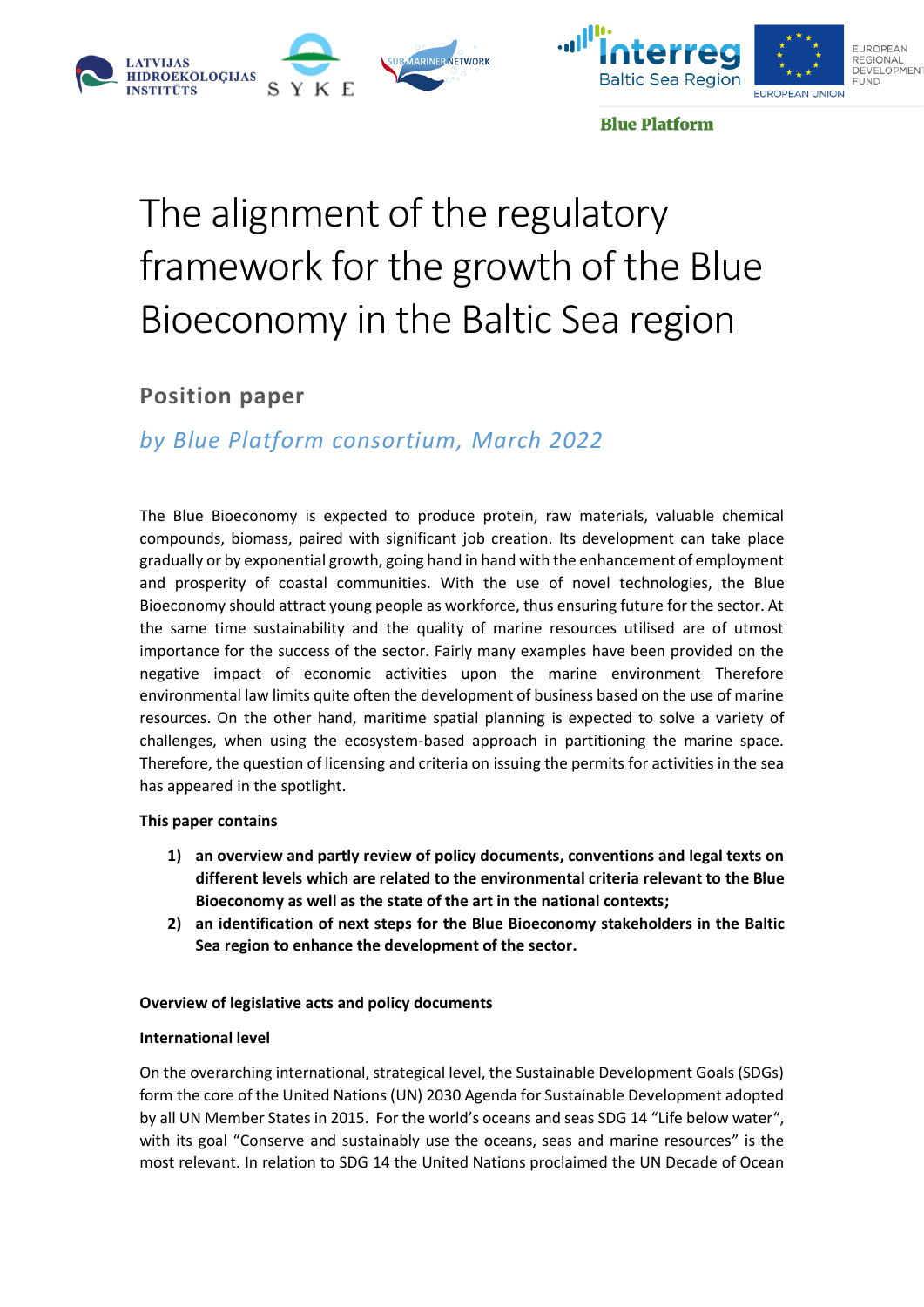Science for Sustainable Development for 2021 to 2030 (Ocean Decade). The Ocean Decade recognises that the science-informed mitigation and adaptation policies to global change are urgently needed, but neither science nor policymakers can accomplish that alone. As such, the Ocean Decade bolsters inclusive approaches of designing and conducting scientific marine research, which also supports the development of a sustainable Blue Economy. 1

It should be noted that international law stands above the EU and national law. The United Nations Convention on the Law of the Sea (UNCLOS)<sup>2</sup> lays down since 1982 a comprehensive regime of law and order in the world's oceans and seas, establishing concepts and rules governing all uses of the oceans and its resources. $3$  The regime includes a number of global agreements on specific issues and regional agreements aiming at the protection and development of regional seas. It also indicates that the marine governance is primarily the responsibility of national authorities.

The UN Food and Agricultural Organisation's (FAO) Code of Conduct for Responsible Fisheries<sup>4</sup> includes the environmental principles for the development of aquaculture. However, to date there are no aquaculture-related binding international agreements. A variety of voluntary instruments have been established within the framework of the Code to assist fishers, industry, and governments in taking the necessary practical steps to implement the various facets of the Code. A "Strategy and Outline Plan for Improving Information on Status and Trends of Aquaculture" (Strategy)<sup>5</sup> is one of these instruments. The Strategy aims to provide a framework and a plan for the improvement of knowledge on aquaculture as a basis for policymaking and management. It proposes to significantly improve data collection and related research. The FAO Technical Guidelines on Aquaculture Certification<sup>6</sup> are an additional tool for the sector. These guidelines provide direction for the development, organisation, and implementation of credible aquaculture certification schemes towards orderly and sustainable development of the sector.

**The international legal framework indicates the need of sustainable marine use and provides principles to follow. The use of marine sites is the responsibility of national authorities.**

#### **European Union level**

On European Union (EU) level the leading strategy in the field of the Blue Bioeconomy is the **approach for Sustainable Blue Economy** (SBE), a 2021 update of the Blue Growth Strategy (BGS), established in 2012. <sup>7</sup> The Communication of the SBE is a long-term strategy to support the sustainable growth in the marine and maritime sectors. It emphasises the role of the seas and the ocean as the drivers for the future European economy, including the potential for innovation and growth. It is also a maritime contribution to the European Green Deal and the Recovery Plan for Europe. It complements other framework initiatives adopted or planned by the European Union and identifies concrete transformation processes in the different sectors

<sup>1</sup> https://www.banoscsa.org/files/7273/Banos\_2021\_SRIA\_web\_FINAL.pdf

<sup>2</sup> United Nations Convention on the Law of the Sea (UNCLOS), Montego Bay, 1982

<sup>&</sup>lt;sup>3</sup> https://www.un.org/depts/los/convention\_agreements/convention\_overview\_convention.htm

<sup>4</sup> https://www.fao.org/fishery/en/code/en

<sup>5</sup> https://www.fao.org/3/i0445t/i0445t00.pdf

<sup>6</sup> https://www.fao.org/publications/card/en/c/f6d747f5-8068-5dd9-bf03-d08f9223fff3/

<sup>7</sup> https://eur-lex.europa.eu/legal-content/EN/TXT/?uri=COM:2021:240:FIN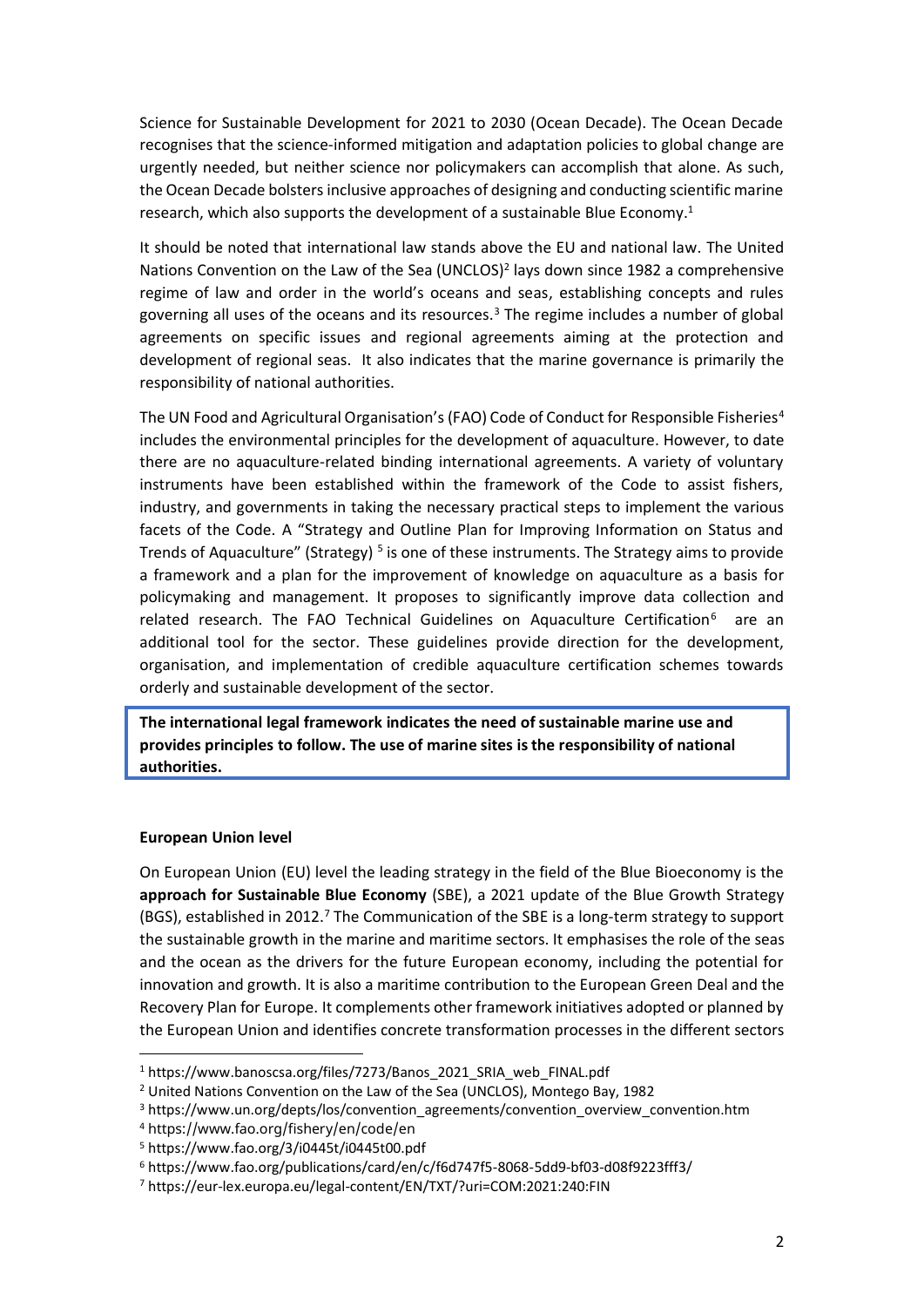of the Blue Economy. The approach aims to provide coherence across the Blue Economy sectors, to facilitate their coexistence and to look for synergies in the use of maritime space without damaging the environment, being therefore a quite novel approach on EU level.

The **European Green Deal** (2020) is also a cross-sectoral policy aiming to make the EU's economy sustainable by turning climate and environmental challenges into opportunities. The policy is targeted towards everyone, from policymakers to industry and citizens with an emphasis on joint action to achieve the goals.<sup>8</sup> A Farm to Fork Strategy<sup>9</sup> is at the heart of the EU Green Deal aiming to make food systems fair, healthy and environmentally friendly.

The **Integrated Maritime Policy** (IMP) and **Common Fisheries Policy** (CFP) are the previously adopted EU policy frameworks with links to the Blue Bioeconomy, containing common goals regarding Blue Growth and sustainability. The CFP sets rules for sustainable fishing and conservation of fish stocks. She also includes the aquaculture policy. The adopted **Strategic**  guidelines for the sustainable development of EU aquaculture (2013, 2021)<sup>10</sup> are a tool of the CFP and served first as the basis for the development of national strategic plans for aquaculture, for the period  $2014$ -2020.<sup>11</sup> In accordance with suggestions of the strategic guidelines, the plans included simplification of administrative procedures, mostly regarding permit application procedures. With the guidelines updated in 2021, Member States are invited further improve the national plans and intensify the support to sustainable aquaculture through their national programmes of the European Maritime Fisheries and Aquaculture Fund (EMFAF) for 2021-2027.

The Strategic guidelines identify the challenges and obstacles for aquaculture growth in EU due to complex and not harmonised legislation and propose solutions for Member States to overcome these. The suggested solutions include **simplification of procedures** in several ways:

- *streamlining – and harmonising where possible – legislation and administrative guidance on aquaculture, in an ideal case to have a national regulatory act for all aquaculture aspects, including procedures and timeframes on applications for new licenses or license renewals.*
- *creating a separate national authority to facilitate and coordinate the work of those authorities responsible for planning, licensing and monitoring of aquaculture activities. Involvement of relevant stakeholders is also foreseen in this entity.*
- *a 'one-stop-shop' system for aquaculture licenses, to facilitate transparency on the licensing process and interaction between the applicant and authorities.*
- *have longer-term licensing, with regular monitoring and sanctions for noncompliance, including license revocation. Licensing terms should then include an obligation to monitor and report data, required under the relevant national and EU legislation.*

The Strategic guidelines also stress the importance of coordinated spatial planning principles and list a scope of topics the planning has to consider:

<sup>8</sup> [https://www.banoscsa.org/files/7273/Banos\\_2021\\_SRIA\\_web\\_FINAL.pdf](https://www.banoscsa.org/files/7273/Banos_2021_SRIA_web_FINAL.pdf)

<sup>9</sup> https://eur-lex.europa.eu/legal-content/EN/TXT/?uri=CELEX:52020DC0381

<sup>10</sup> https://eur-lex.europa.eu/legal-content/EN/TXT/?uri=COM:2021:236:FIN

<sup>11</sup> https://ec.europa.eu/oceans-and-fisheries/ocean/blue-economy/aquaculture/aquaculturemultiannual-national-plans\_en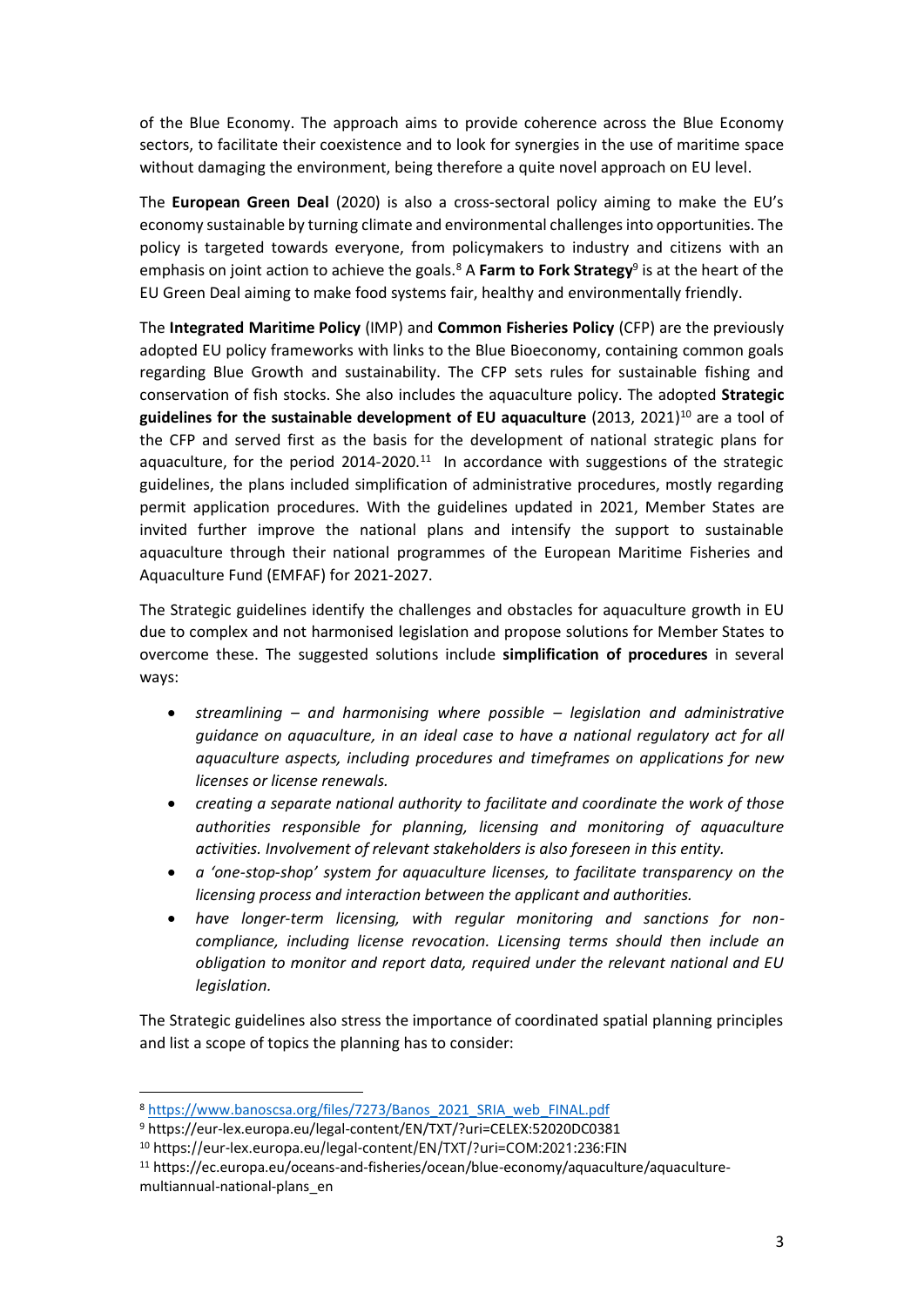- the development of offshore aquaculture, where possible;
- the development of aquaculture with a lower environmental impact IMTA;
- the integration of suitable aquaculture activities into protected areas, e.g. Natura2000;
- special areas for organic aquaculture;
- the adaptation of aquaculture to climate change and mitigation of climate change impacts (e.g. carbon capture).

The planning authorities are also encouraged to seek for synergies and multi-use of space, e.g., combining offshore wind parks and aquaculture.

On the level of binding **EU legislation**, the Blue Bioeconomy is mostly governed by **environmental directives**. Aquaculture, as the most pronounced sector of marine Blue Bioeconomy is regulated at least by the following: the Water Framework Directive (Directive 2000/60/EC); the Marine Strategy Framework Directive (Directive 2008/56/EC); the Birds and Habitats Directives (Directive 2009/147/EC and Directive 92/43/EEC); the Industrial Emissions Directive (Directive 2010/75/EU); the Regulation concerning the use of alien and locally absent species in aquaculture (Regulation (EC) No 708/2007) and the Regulation on invasive species (Regulation (EU) 1143/2014); the Environmental Assessment Directive (Directive 2011/92/EU); the Strategic Impact Assessment Directive (Directive 2001/42/EC).

Considering the number of directives and the responsibility of national authorities to implement them, it is not surprising that several studies are focussing on a conflict between the expected growth of the sector and the achievement of good ecological status, directly related to the sites chosen for aquaculture. All EU Member States need to follow the requirements of the WFD on obtaining good ecological status as well as of a ruling of the Court of Justice of the European Union (2015) on avoiding deterioration of water quality even by one indicator and by one status class. This ruling, known also as the Weser case, limits the Member States' discretion in achieving the objectives of the directive, making the attainment of a good status binding not only as an overall objective, but applicable in individual projects affecting a water body. Consequently, national authorities may not allow activities that deteriorate the environmental quality of a water body or jeopardise the achievement of a good status on an individual project level.<sup>12</sup>

**Maritime spatial planning** – as foreseen in Maritime Spatial Planning Directive 2014/89/EU organised with inclusion of representatives of the sector in the design process, has been regarded as one of approaches to target the conflicts. Still, an easy and smooth way of solution is not to be expected here. The governance of aquaculture is still seen as lagging other sectors which use the shared environmental resources like water and space. Although known and practiced globally since many centuries, aquaculture still has less a lower level of property rights, established state policies, legislation, farmer cooperatives, supply chains or comanagement arrangements.<sup>13</sup>

**While providing the policy framework and guidelines on the development of the Blue Bioeconomy, the European regulatory framework is complex and not harmonised. Implementation and legal responsibility lie on a national level.**

<sup>12</sup> doi:10.1163/18760104-18030005

<sup>13</sup> DOI: 10.1111/raq.12622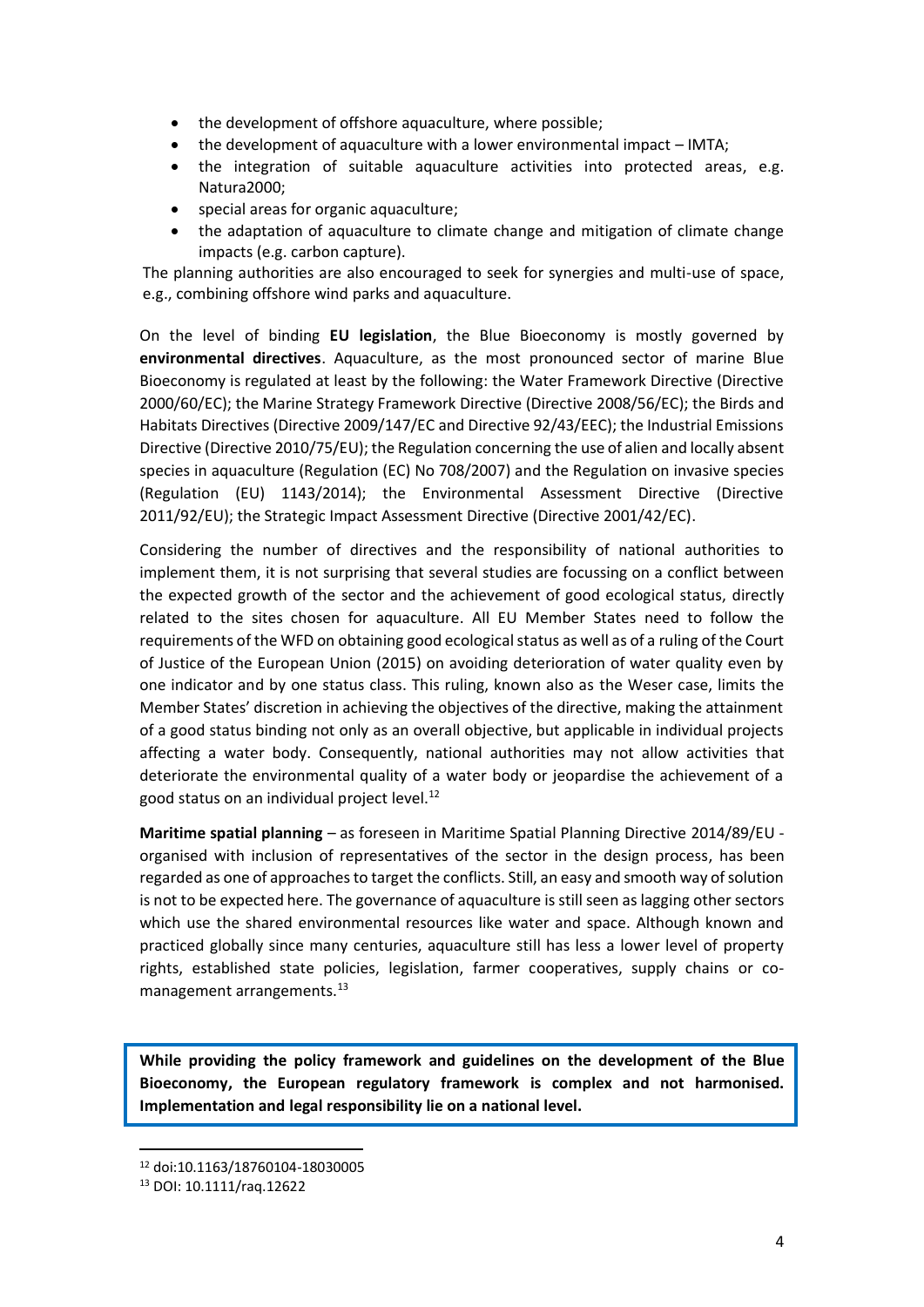#### **Regional and national level**

On a **regional**strategic level for the Baltic Sea, the **European Union Strategy for the Baltic Sea Region** (EUSBSR) is the first Macro-regional Strategy in Europe. The Strategy has three objectives, which represent the three key challenges of the Strategy: saving the sea, connecting the region, and increasing prosperity. The revised EUSBSR Action Plan (2021) states that climate change aspects are to be mainstreamed into all 14 Policy Areas.<sup>14</sup> The Policy Area Bioeconomy specifically supports spreading of new sustainable practices and productions in agriculture, forestry, blue bioeconomy including fisheries and aquaculture in the Baltic Sea region.

The **Convention on the Protection of the Marine Environment of the Baltic Sea Area – [Helsinki Convention](https://helcom.fi/about-us/convention/)** - seeks to protect the Baltic Sea from all sources of pollution from land, air and sea, as well as to preserve biological diversity and to promote the sustainable use of marine resources. The respective Baltic Marine Environment Protection Commission (HELCOM) works through topical groups with underlying network of expert groups.<sup>15</sup>

HELCOM has developed the Recommendation  $37/3$  on sustainable aquaculture<sup>16</sup> which will be implemented by a working group (CG Aquaculture). The group must develop set of Best Available Techology (BAT) and Best Environmental Practices (BEP) descriptions<sup>17</sup> considering the heterogeneous nature of aquaculture, variability in technology and geography. These descriptions should be relevant for both existing and new, sea-based and land-based aquaculture with a potential impact on the Baltic Sea.<sup>18</sup> Still, the work is on-going. Moreover, the set of descriptions will not have mandatory character.

On the **national** level the first step of legal support for further development of the Blue Bioeconomy is to have space allocated in the Maritime Spatial Plan (MSP) for Blue Bioeconomy activities. In the Baltic Sea region sites for Blue Bioeconomy are foreseen in maritime spatial plans or their drafts of all EU countries, while the level of specification is different (Tab.1).

|                                   |              |   |   |     |          | Denmark Estonia Finland Germany Latvia Lithuania Poland Sweden |     |
|-----------------------------------|--------------|---|---|-----|----------|----------------------------------------------------------------|-----|
| Specifically<br>allocated<br>area | $\mathsf{X}$ |   |   |     |          |                                                                |     |
| Priority area                     |              |   | X |     |          |                                                                |     |
| Area of<br>general use            |              | X |   | (X) | $\times$ | $\times$                                                       | (X) |

|  |  | Table 1. Types of areas for Blue Bioeconomy sites in MSPs of the EU countries |  |  |
|--|--|-------------------------------------------------------------------------------|--|--|
|--|--|-------------------------------------------------------------------------------|--|--|

<sup>14</sup> https://www.balticsea-region-strategy.eu/action-plan

<sup>15</sup> <https://helcom.fi/about-us/convention/>

<sup>16</sup> https://helcom.fi/media/recommendations/Rec-37-3.pdf

<sup>17</sup> https://helcom.fi/helcom-at-work/groups/fish-group/cg-aquaculture/

<sup>18</sup> https://portal.helcom.fi/meetings/CG%20AQUACULTURE%204-2021-

<sup>912/</sup>MeetingDocuments/Outcome%20CG%20AQUACULTURE%204-2021.pdf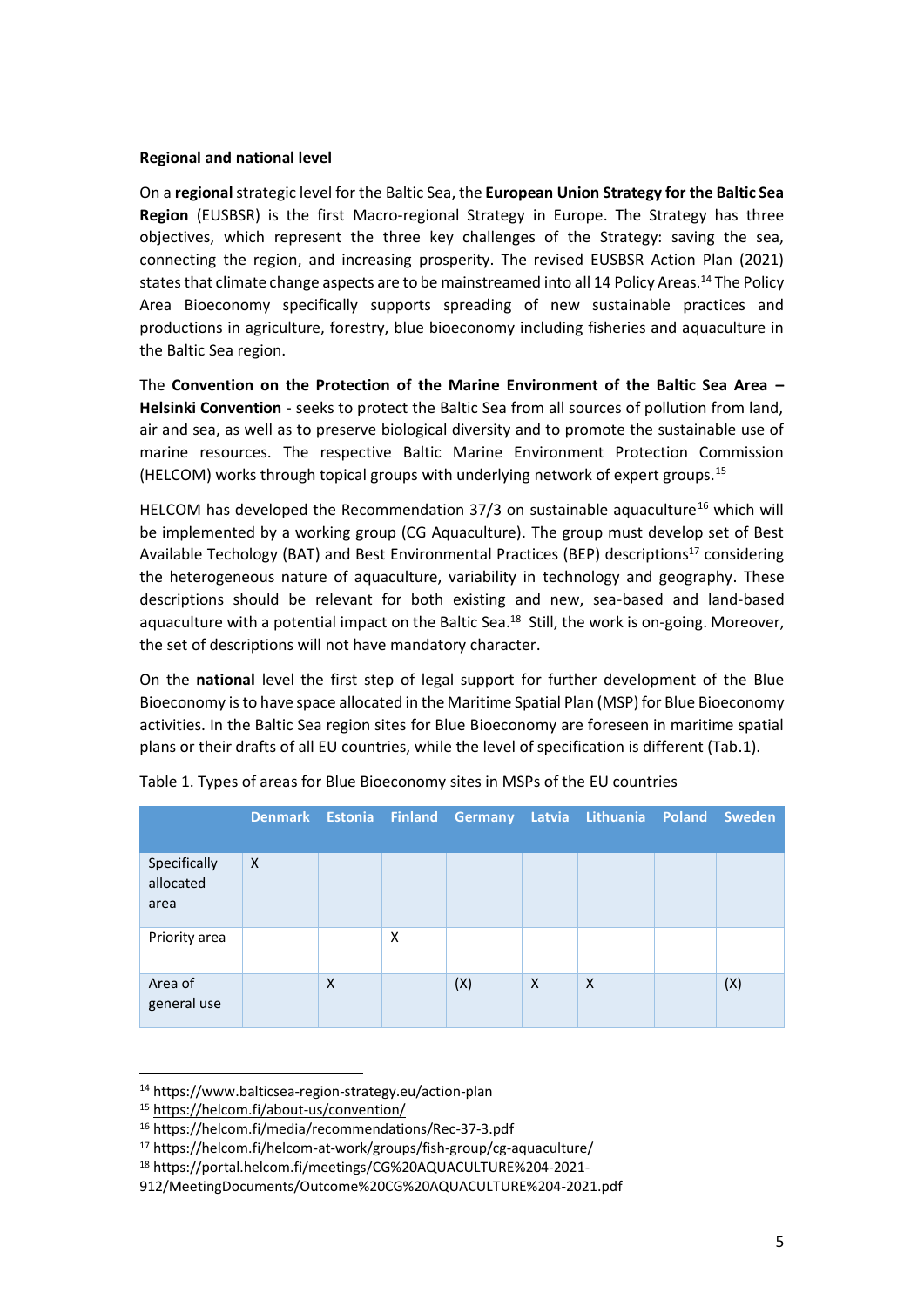| Multi-use             |          | x        |   | ν<br>∧            |   |          | X |                   |
|-----------------------|----------|----------|---|-------------------|---|----------|---|-------------------|
| Territorial<br>waters | $\times$ | $\times$ | X |                   | X | $\times$ |   | X                 |
| <b>EEZ</b>            | X        | X        | X | $\checkmark$<br>v | X | х        | х | $\checkmark$<br>v |

*Source: project "BlueBioSites", State-of-art report, 2021*

Besides the marine fish aquaculture already reviewed in position paper on "Legislation of Aquaculture - Status and Perspectives in the Baltic Sea and Nordic countries"<sup>19</sup>, the Blue Bioeconomy sectors related to specific sites in the Baltic Sea include cultivation of mussels, seaweed and algae, collection of beach cast and exploitation of artificially constructed substrate plots or floating islands. **Still, despite the presence of Blue Growth agenda for almost a decade, the regulatory framework for Blue Bioeconomy activities in the Member States is still quite loose and unclear or difficult to follow.** The legal procedures are far from being aligned and well-defined. This is the case even in Denmark, which can be considered a pioneer country regarding the Blue Bioeconomy in the Baltic region. The introduction of nitrogen, phosphorous and carbon credits in Denmark also call for a completely new approach from regulatory bodies. Private companies are ready to buy the credits, but it is not yet clear who will have the right to sell credits based on cultivation in the sea $^{20}$ .

**The case of Denmark**: Marine aquaculture in Denmark is foreseen in specific areas of the Danish MSP and new areas are allocated for mussel production and the farming of mussels and oysters in the water column. The MSP does not plan for seaweed production, as this is a relatively new activity in Denmark and is still being developed. Seaweed production can therefore in principle take place throughout the sea area (except in the shipping corridors), but restrictions may follow from other legislation or if a license is sought for seaweed production in a zone that is allocated for other purposes.

#### **Actions for Baltic Blue Economy stakeholders**

Thus, although international and EU policies call for the growth of the Blue Bioeconomy, provide guidelines for simplification of procedures and suggest fast track licensing and adjusted spatial planning, the national regulatory systems of the Baltic Sea region mostly do not provide support for its development. The reasons could be the overall complexity of EU's environmental legislation, wide range of interpretations and lack of capacity to apply regulations, as well as missing awareness on the necessity to use options of marine aquaculture as tools for mitigating climate change and reduce eutrophication of the Baltic Sea. The minor role that the Blue Bioeconomy is currently playing in the Baltic Sea area is also a relevant factor. Therefore, our **recommendations** include practical steps **for Blue Bioeconomy stakeholders**:

<sup>19</sup> [https://www.submariner-](https://www.submariner-network.eu/images/20200525_SUBM_Position_Paper_Baltic_Aquaculture_Legislation.pdf)

[network.eu/images/20200525\\_SUBM\\_Position\\_Paper\\_Baltic\\_Aquaculture\\_Legislation.pdf](https://www.submariner-network.eu/images/20200525_SUBM_Position_Paper_Baltic_Aquaculture_Legislation.pdf)

<sup>&</sup>lt;sup>20</sup> https://www.bioguldborgsund.dk/media/rl4jxq04/dk-roadmap-regulation-reestablishing-eel-grassblue-platorm-danish.pdf